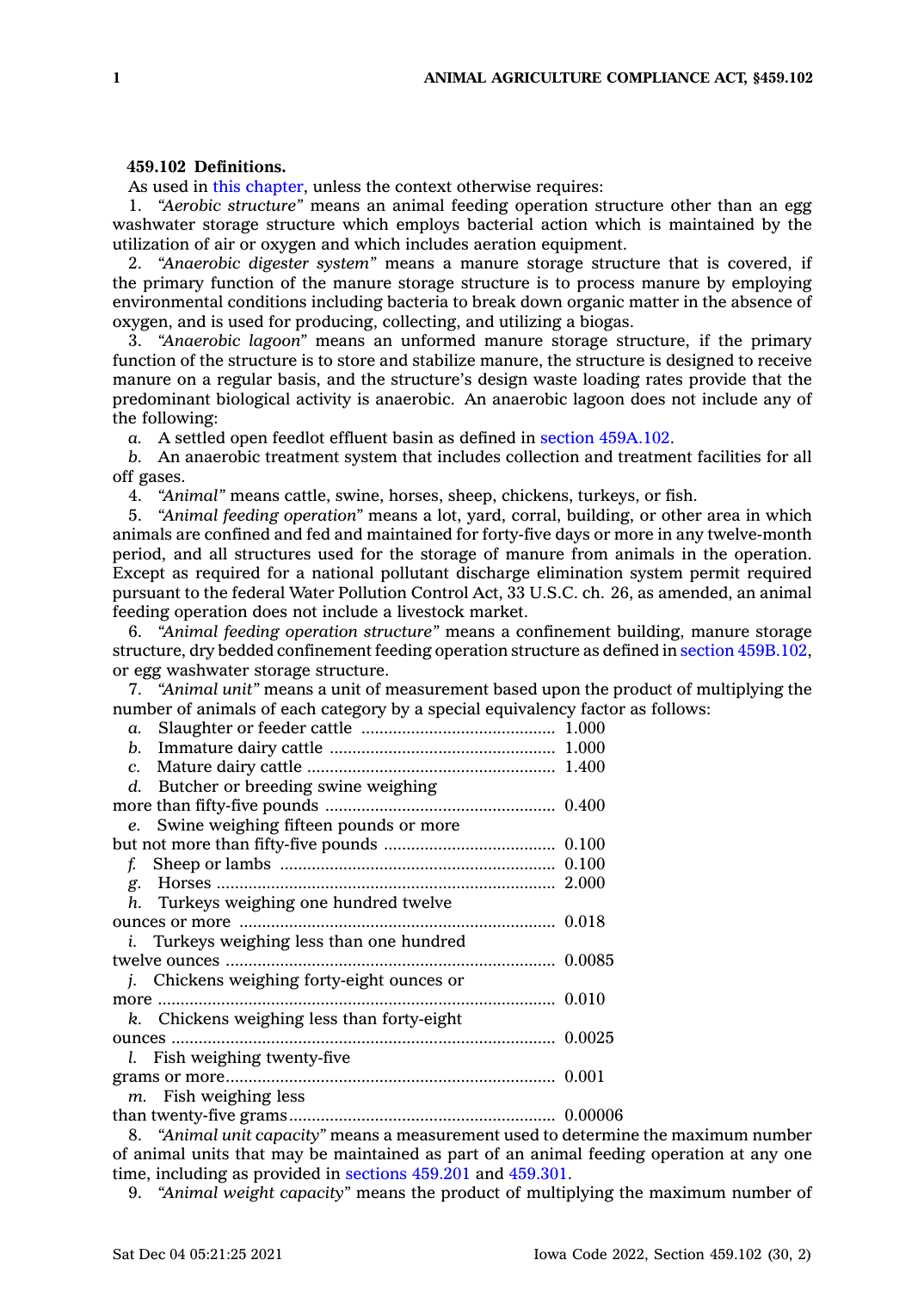animals which the owner or operator confines in an animal feeding operation at any one time by the average weight during <sup>a</sup> production cycle.

10. *"Cemetery"* means <sup>a</sup> space held for the purpose of permanent burial, entombment, or interment of human remains that is owned or managed by <sup>a</sup> political subdivision or private entity, or <sup>a</sup> cemetery regulated pursuant to [chapter](https://www.legis.iowa.gov/docs/code//523I.pdf) 523I. However, *"cemetery"* does not include <sup>a</sup> pioneer cemetery as defined in section [331.325](https://www.legis.iowa.gov/docs/code/331.325.pdf).

11. *"Commercial enterprise"* means <sup>a</sup> building which is used as <sup>a</sup> part of <sup>a</sup> business that manufactures goods, delivers services, or sells goods or services, which is customarily and regularly used by the general public during the entire calendar year and which is connected to electric, water, and sewer systems. A commercial enterprise does not include <sup>a</sup> farm operation.

12. *"Commercial manure service"* means <sup>a</sup> sole proprietor or business association as defined in section [202B.102](https://www.legis.iowa.gov/docs/code/202B.102.pdf), engaged in the business of transporting, handling, storing, or applying manure for <sup>a</sup> fee.

13. *"Commercial manure service representative"* means <sup>a</sup> natural person who is any of the following:

*a.* A manager of <sup>a</sup> commercial manure service. As used in this paragraph <sup>a</sup> *"manager"* is <sup>a</sup> person who is actively involved in the operation of <sup>a</sup> commercial manure service and takes an important part in making management decisions substantially contributing to or affecting the success of the commercial manure service.

*b.* An employee, agent, or contractor of <sup>a</sup> commercial manure service, if the person is engaged in transporting, handling, storing, or applying manure on behalf of the commercial manure service.

14. *"Commission"* means the environmental protection commission created pursuant to [section](https://www.legis.iowa.gov/docs/code/455A.6.pdf) 455A.6.

15. *"Confinement feeding operation"* means an animal feeding operation in which animals are confined to areas which are totally roofed.

16. *"Confinement feeding operation building"* or *"confinement building"* means <sup>a</sup> building used in conjunction with <sup>a</sup> confinement feeding operation to house animals.

17. *"Confinement feeding operation structure"* means an animal feeding operation structure that is part of <sup>a</sup> confinement feeding operation.

18. *"Confinement site manure applicator"* means <sup>a</sup> person, other than <sup>a</sup> commercial manure service or <sup>a</sup> commercial manure service representative, who applies manure on land if the manure originates from <sup>a</sup> manure storage structure.

19. *"Covered"* means organic or inorganic material placed upon an animal feeding operation structure used to store manure as provided by rules adopted by the department after receiving recommendations which shall be submitted to the department by the college of agriculture and life sciences at Iowa state university of science and technology.

20. *"Critical public area"* means land as designated by the department pursuant to rules adopted pursuant to [chapter](https://www.legis.iowa.gov/docs/code//17A.pdf) 17A, if all of the following apply:

*a.* The land is part of <sup>a</sup> public park, preserve, or recreation area that is owned or managed by the federal government; by the department, including under [chapter](https://www.legis.iowa.gov/docs/code//461A.pdf) 461A or [465C](https://www.legis.iowa.gov/docs/code//465C.pdf); or by <sup>a</sup> political subdivision.

*b.* The land has <sup>a</sup> unique scenic, cultural, archaeological, scientific, or historic significance or contains <sup>a</sup> rare or valuable ecological system.

21. *"Department"* means the department of natural resources created pursuant to [section](https://www.legis.iowa.gov/docs/code/455A.2.pdf) [455A.2](https://www.legis.iowa.gov/docs/code/455A.2.pdf).

22. *"Designated area"* means <sup>a</sup> known sinkhole, <sup>a</sup> cistern, an abandoned well, an unplugged agricultural drainage well, an agricultural drainage well surface inlet, <sup>a</sup> drinking water well, <sup>a</sup> designated wetland, or <sup>a</sup> water source. However, *"designated area"* does not include <sup>a</sup> terrace tile inlet or <sup>a</sup> surface tile inlet other than an agricultural drainage well surface tile inlet.

23. *"Designated wetland"* means land designated as <sup>a</sup> protected wetland by the United States department of the interior or the department of natural resources, including but not limited to <sup>a</sup> protected wetland as defined in section [456B.1](https://www.legis.iowa.gov/docs/code/456B.1.pdf), if the land is owned and managed by the federal government or the department of natural resources. However, <sup>a</sup> designated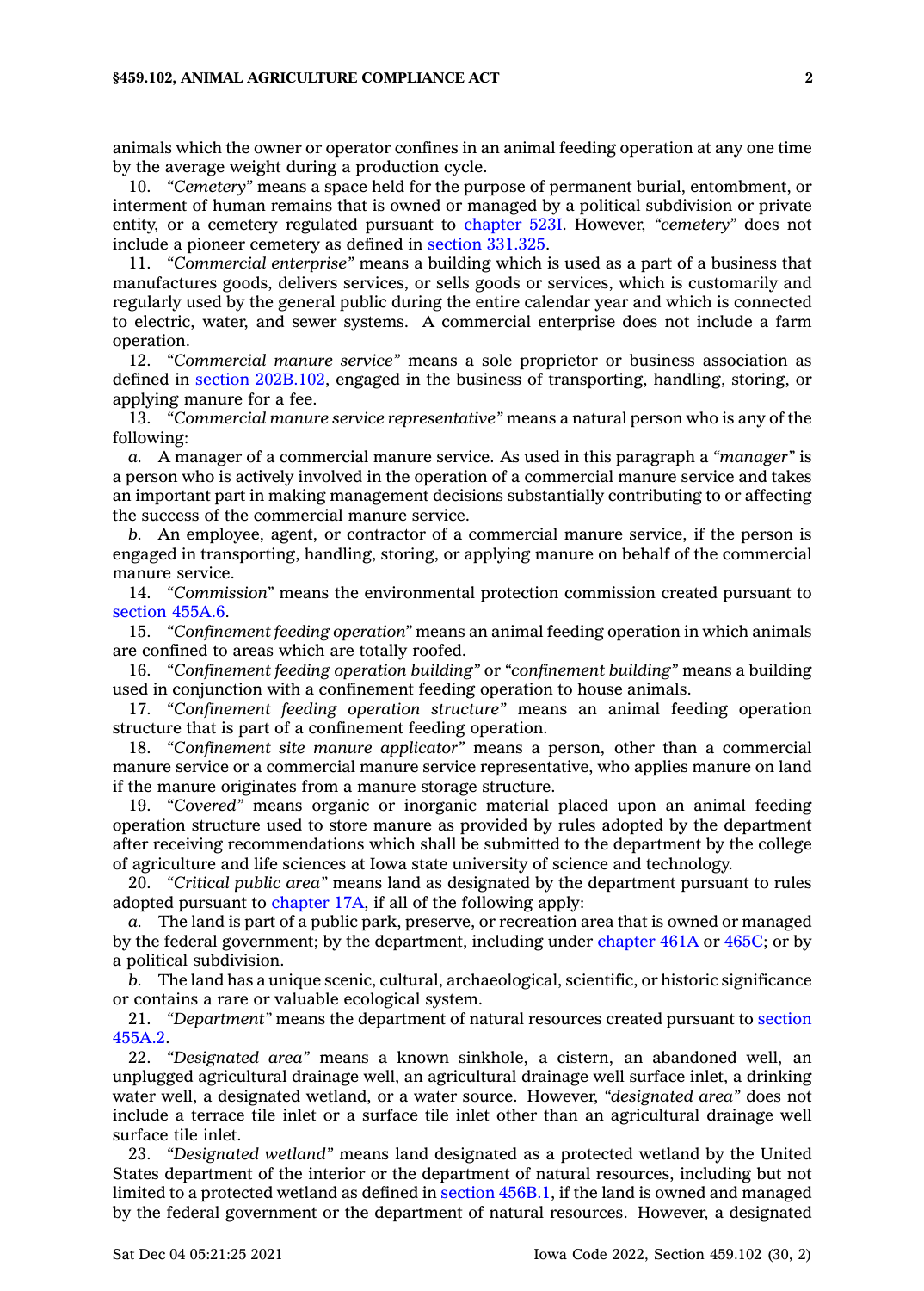wetland does not include land where an agricultural drainage well has been plugged causing <sup>a</sup> temporary wetland or land within <sup>a</sup> drainage district or levee district.

24. *"Director"* means the director of the department of natural resources.

25. *"Document"* means any form required to be processed by the department under [this](https://www.legis.iowa.gov/docs/code//459.pdf) [chapter](https://www.legis.iowa.gov/docs/code//459.pdf) regulating animal feeding operations, including but not limited to applications or related materials for permits as provided in section [459.303](https://www.legis.iowa.gov/docs/code/459.303.pdf), manure management plans as provided in section [459.312](https://www.legis.iowa.gov/docs/code/459.312.pdf), comment or evaluation by <sup>a</sup> county board of supervisors considering an application for <sup>a</sup> construction permit, the department's analysis of the application including using and responding to <sup>a</sup> master matrix pursuant to section [459.304](https://www.legis.iowa.gov/docs/code/459.304.pdf), and notices required under those sections.

26. *"Dry manure"* means manure which meets all of the following conditions:

*a.* The manure does not flow perceptibly under pressure.

*b.* The manure is not capable of being transported through <sup>a</sup> mechanical pumping device designed to move <sup>a</sup> liquid.

*c.* The constituent molecules of the manure do not flow freely among themselves but may show <sup>a</sup> tendency to separate under stress.

27. *"Earthen manure storage basin"* means an earthen cavity, either covered or uncovered, which, on <sup>a</sup> regular basis, receives waste discharges from <sup>a</sup> confinement feeding operation if accumulated wastes from the basin are completely removed at least once each year.

28. *"Educational institution"* means <sup>a</sup> building in which an organized course of study or training is offered to students enrolled in kindergarten through grade twelve and served by local school districts, accredited or approved nonpublic schools, area education agencies, community colleges, institutions of higher education under the control of the state board of regents, and accredited independent colleges and universities.

29. *"Egg washwater storage structure"* means an aerobic or anaerobic structure used to store the wastewater resulting from the washing and in-shell packaging of eggs.

30. *"Family member"* means <sup>a</sup> person related to another person as parent, grandparent, child, grandchild, sibling, or <sup>a</sup> spouse of such <sup>a</sup> related person.

31. *"Formed manure storage structure"* means <sup>a</sup> covered or uncovered impoundment used to store manure from an animal feeding operation, which has walls and <sup>a</sup> floor constructed of concrete, concrete block, wood, steel, or similar materials.

32. *"Frozen ground"* means soil that is impenetrable due to frozen soil moisture but does not include soil that is only frozen to <sup>a</sup> depth of two inches or less.

33. *"High-quality water resource"* means that part of <sup>a</sup> water source or wetland that the department has designated as any of the following:

*a.* A high-quality water (Class "HQ") or <sup>a</sup> high-quality resource water (Class "HQR") according to 567 [IAC](https://www.legis.iowa.gov/docs/ACO/chapter/567.61.pdf) ch. 61, in effect on January 1, 2001.

*b.* A protected water area system, according to <sup>a</sup> state plan adopted by the department in effect on January 1, 2001.

34. *"Indemnity fee"* means <sup>a</sup> fee provided in section [459.502](https://www.legis.iowa.gov/docs/code/459.502.pdf) or [459.503](https://www.legis.iowa.gov/docs/code/459.503.pdf).

35. *"Karst terrain"* means land having karst formations that exhibit surface and subterranean features of <sup>a</sup> type produced by the dissolution of limestone, dolomite, or other soluble rock and characterized by closed depressions, sinkholes, or caves.

36. *"Liquid manure"* means manure that meets all of the following requirements:

*a.* It flows perceptibly under pressure.

*b.* It is capable of being transported through <sup>a</sup> mechanical pumping device designated to move <sup>a</sup> liquid.

*c.* Its constituent molecules flow freely among themselves and show the tendency to separate under stress.

37. *"Livestock market"* means any place where animals are assembled from two or more sources for public auction, private sale, or on <sup>a</sup> commission basis, which is under state or federal supervision, including <sup>a</sup> livestock sale barn or auction market, if such animals are kept for ten days or less.

38. *"Long-term stockpile location"* means an area where <sup>a</sup> person stockpiles manure for more than six months in any two-year period.

39. *"Major water source"* means <sup>a</sup> water source that is <sup>a</sup> lake, reservoir, river, or stream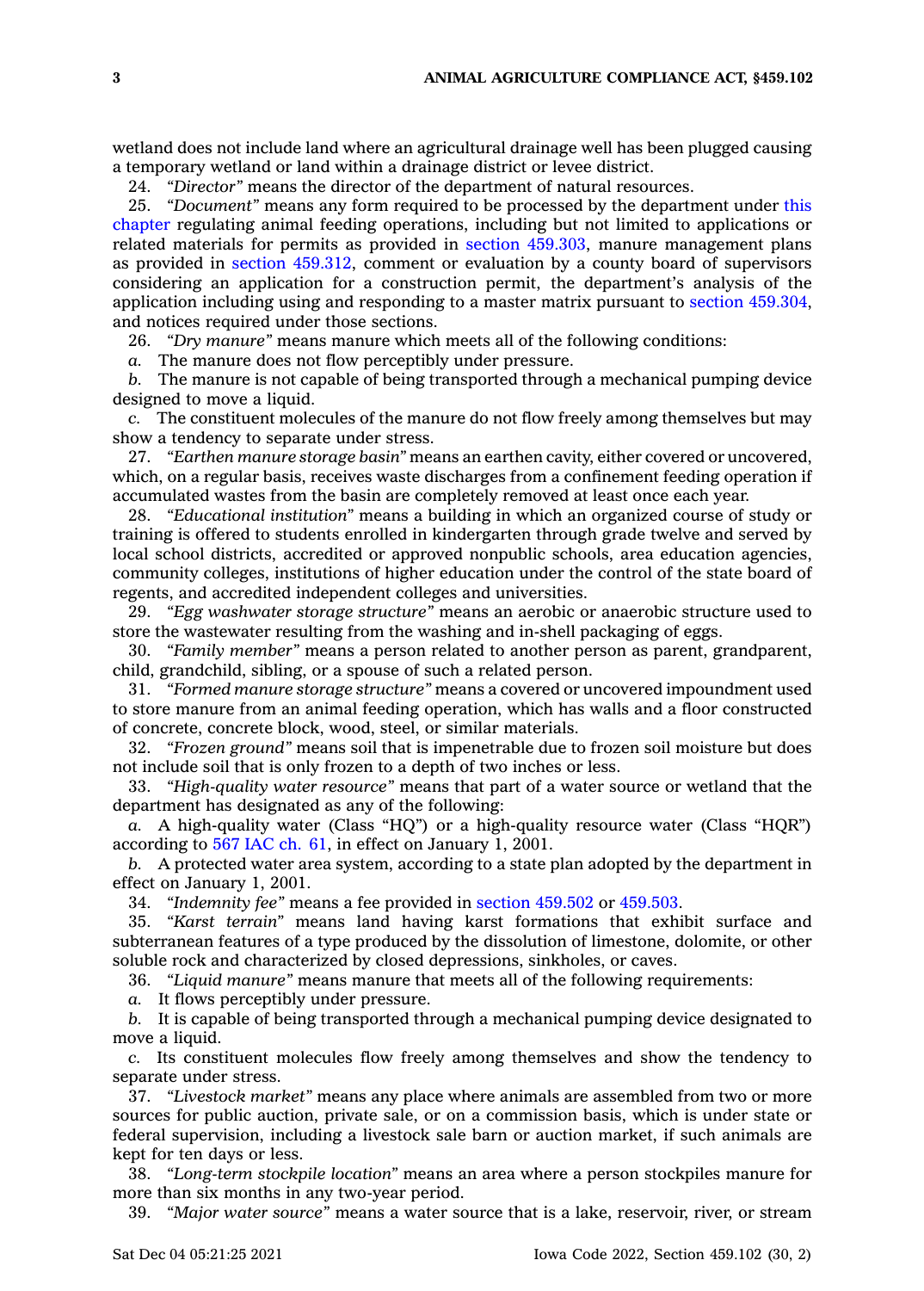## **§459.102, ANIMAL AGRICULTURE COMPLIANCE ACT 4**

located within the territorial limits of the state, or any marginal river area adjacent to the state, if the water source is capable of supporting <sup>a</sup> floating vessel capable of carrying one or more persons during <sup>a</sup> total of <sup>a</sup> six-month period in one out of ten years, excluding periods of flooding, which has been identified by rules adopted by the commission.

40. *"Manure"* means animal excreta or other commonly associated wastes of animals, including but not limited to bedding, litter, or feed losses.

41. *"Manure storage structure"* means <sup>a</sup> formed manure storage structure or an unformed manure storage structure.

*a.* A manure storage structure includes <sup>a</sup> dry bedded manure storage structure as defined in section [459B.102](https://www.legis.iowa.gov/docs/code/459B.102.pdf).

*b.* A manure storage structure does not include an egg washwater storage structure.

42. *"One hundred year floodplain"* means the land adjacent to <sup>a</sup> major water source, if there is at least <sup>a</sup> one percent chance that the land will be inundated in any one year, according to calculations adopted by rules adopted pursuant to section [459.103](https://www.legis.iowa.gov/docs/code/459.103.pdf). In making the calculations, the department shall consider available maps or data compiled by the federal emergency management agency.

43. *"Permittee"* means <sup>a</sup> person who, pursuant to section [459.303](https://www.legis.iowa.gov/docs/code/459.303.pdf), obtains <sup>a</sup> permit for the construction of <sup>a</sup> manure storage structure, or <sup>a</sup> confinement feeding operation, if <sup>a</sup> manure storage structure is connected to the confinement feeding operation.

44. *"Professional engineer"* means <sup>a</sup> person engaged in the practice of engineering as defined in [section](https://www.legis.iowa.gov/docs/code/542B.2.pdf) 542B.2 who is issued <sup>a</sup> certificate of licensure as <sup>a</sup> professional engineer pursuant to section [542B.17](https://www.legis.iowa.gov/docs/code/542B.17.pdf).

45. *"Public thoroughfare"* means <sup>a</sup> road, street, or bridge that is constructed or maintained by the state or <sup>a</sup> political subdivision.

46. *"Public use area"* means any of the following:

*a.* A portion of land owned by the United States, the state, or <sup>a</sup> political subdivision with facilities which attract the public to congregate and remain in the area for significant periods of time, as provided by rules which shall be adopted by the department pursuant to [chapter](https://www.legis.iowa.gov/docs/code//17A.pdf) [17A](https://www.legis.iowa.gov/docs/code//17A.pdf).

*b.* A cemetery.

47. *"Qualified confinement feeding operation"* means <sup>a</sup> confinement feeding operation having an animal unit capacity of any of the following:

*a.* For <sup>a</sup> confinement feeding operation maintaining animals other than swine as part of <sup>a</sup> farrowing and gestating operation or farrow-to-finish operation or cattle as part of <sup>a</sup> cattle operation, five thousand three hundred thirty-three or more animal units.

*b.* (1) For <sup>a</sup> confinement feeding operation maintaining swine as part of <sup>a</sup> farrowing and gestating operation, two thousand five hundred or more animal units.

(2) In calculating the animal unit capacity of <sup>a</sup> confinement feeding operation under subparagraph (1), an animal unit does not include replacement breeding swine, if all of the following apply:

(a) The replacement breeding swine are raised at the confinement feeding operation.

(b) The replacement breeding swine are used in the farrowing and gestating operation.

(3) The method of calculating animal units under subparagraph (2) shall only be used for purposes of determining whether <sup>a</sup> confinement feeding operation is <sup>a</sup> qualified confinement feeding operation subject to section [459.206](https://www.legis.iowa.gov/docs/code/459.206.pdf).

*c.* For <sup>a</sup> confinement feeding operation maintaining swine as part of <sup>a</sup> swine farrow-to-finish operation, five thousand four hundred or more animal units.

*d.* For <sup>a</sup> confinement feeding operation maintaining cattle, eight thousand five hundred or more animal units.

48. *"Qualified stockpile cover"* means <sup>a</sup> barrier impermeable to precipitation that is used to protect <sup>a</sup> stockpile from precipitation.

49. *"Qualified stockpile structure"* means any of the following:

*a.* A building.

*b.* A roofed structure other than <sup>a</sup> building that is all of the following:

(1) Impermeable to precipitation.

(2) Constructed using wood, steel, aluminum, vinyl, plastic, or other similar materials.